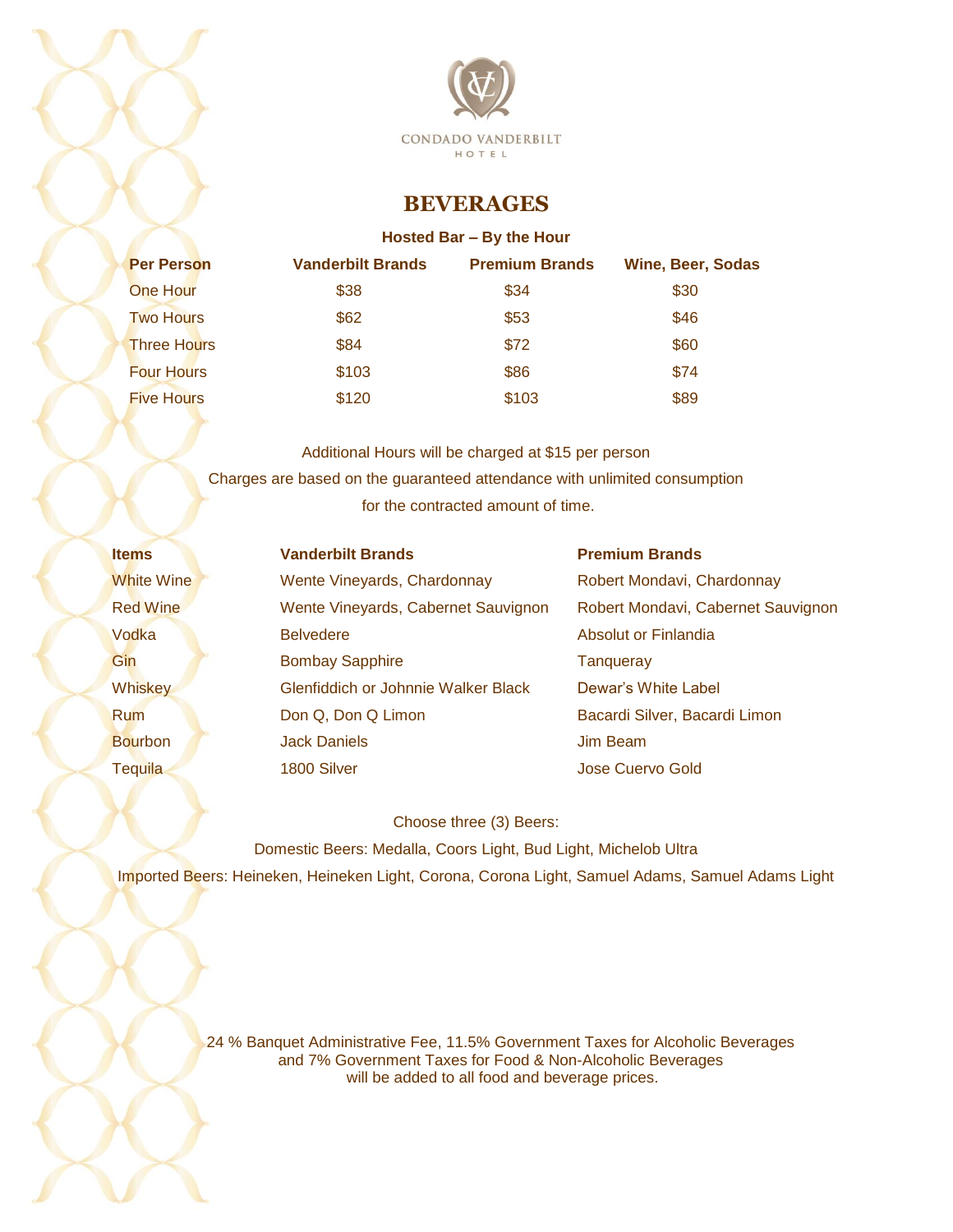

## **Hosted Bar or Cash Bar – By the Drink**

| <b>Vanderbilt Brand Liquor</b> | \$17 |
|--------------------------------|------|
| <b>Premium Brand Liquor</b>    | \$16 |
| <b>House Wine</b>              | \$15 |
| <b>Domestic Beer</b>           | \$9  |
| <b>Imported Beer</b>           | \$10 |
| <b>Logo Mineral Water</b>      | \$4  |
| <b>Sparkling Mineral Water</b> | \$6  |
| <b>Assorted Juices</b>         | \$6  |
| <b>Assorted Soft Drinks</b>    | \$6  |

Hosted Bars with a consumption of less than \$500 will be charged a labor fee of \$175 per bartender.

For Cash Bars a bartender fee of \$175 and a cashier fee of \$75 will apply. One bartender required for every 75 guests.

## **Mixologist Specialty Cocktail Bar**

#### **Mojito Bar**

Enjoy the fresh flavors of Puerto Rico. Local Rum, Fresh Mint, Lime, Sugar A variety of flavored Mojito additions: Coconut, Berry and Mango \$24 per person, first hour **|** \$10 per person additional half hour \$185 per gallon

#### **Martini Bar**

Featuring a variety of Vodkas & Gins with a selection of condiments \$24 per person, first hour **|** \$10 per person additional half hour

#### **Mimosa Bar**

We elevate the cocktail with Puree of Fresh Fruits and Prosecco \$22 per person, first hour **|** \$7 per person additional half hour

## **Bloody Mary Bar**

Selection of Local Herbs, Sauces, Salts & Spices \$22 per person, first hour **|** \$7 per person additional half hour

#### **Island Sangria**

Local Fruits & Berry fusion with a selection of Red or White Wine \$135 per gallon

## **Bespoke Cocktail**

Our Mixologist with create a special cocktail for your event \$150 per cocktail design plus drink price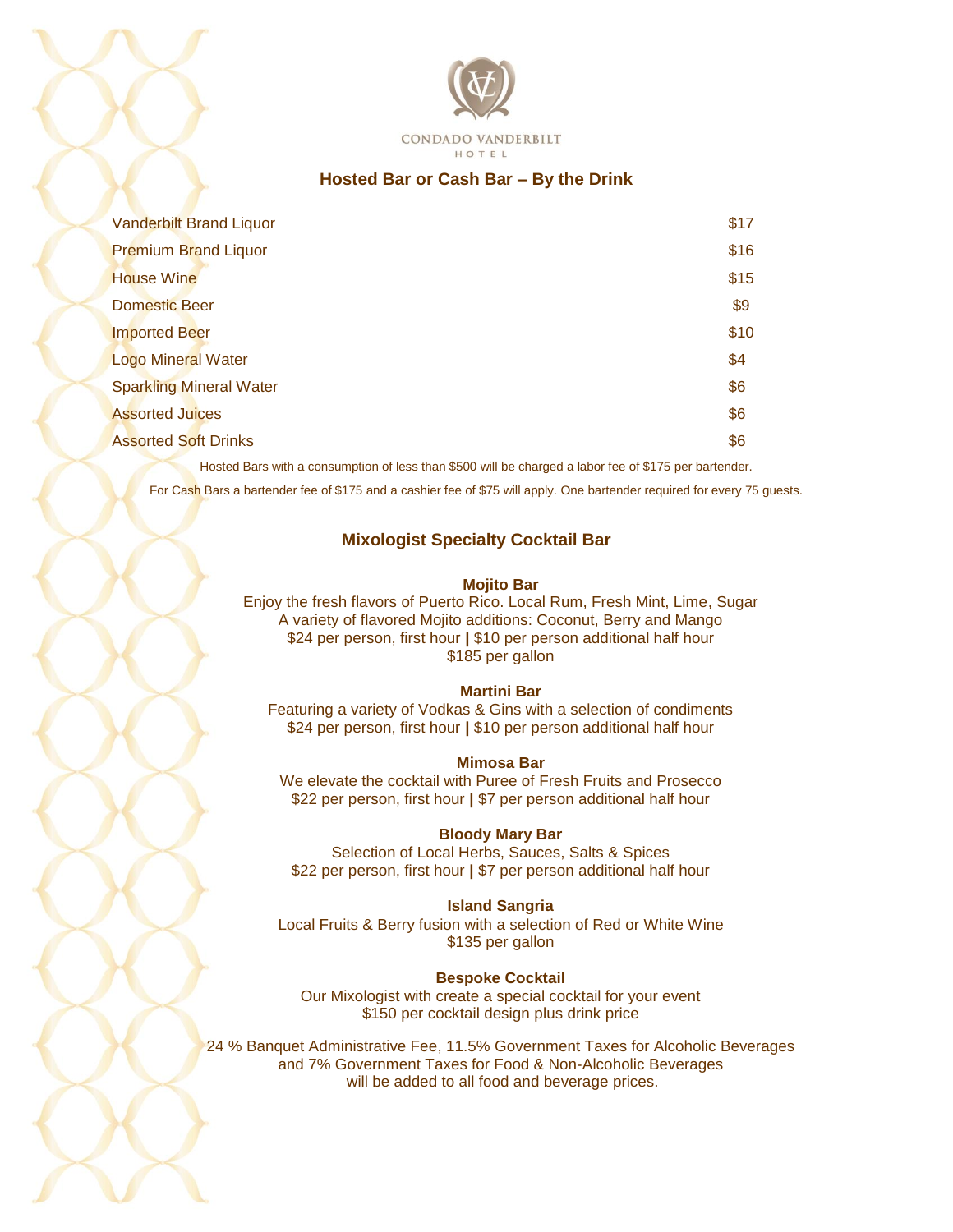

# **Vanderbilt Banquet Wine List**

## **Champagne & Sparkling Wines**

| Marqués de Monistrol Premium Cuvée Brut Nature               | \$55  |
|--------------------------------------------------------------|-------|
| Domaine Ste. Michelle, Blanc de Noirs, Columbia Valley WA    | \$55  |
| Canella, Prosecco, Veneto, Italy                             | \$60  |
| Schramsberg, Blanc de Blancs, Napa Valley, California        | \$110 |
| Laurent Perrier Brut, Tours-Sur-Marne, Champagne, France NV  | \$129 |
| Taittinger, Brut "La Francaise"                              | \$150 |
| Billecart-Salmon, Brut, Mareuil-Sur-Ay, Champagne, France NV | \$155 |
| <b>Veuve Clicquot, Brut</b>                                  | \$169 |
| Cuvée Rosé Laurent-Perrier, Champagne, France NV             | \$189 |

#### **White Wines**

#### *Chardonnay*

| Robert Mondavi Twin Oaks Chardonnay, California     | \$50 |
|-----------------------------------------------------|------|
| Ryder, Chardonnay, North Coast, California          | \$50 |
| Wente Vineyards, Chardonnay, Riva Ranch, California | \$63 |
| Argyle, Chardonnay, Willamette Valley, Oregon       | \$69 |

#### *Sauvignon Blanc / Riesling*

| Chateau Ste Michelle Riesling, Columbia Valley, Washington | \$50 |
|------------------------------------------------------------|------|
| Babich, Sauvignon Blanc, Marlborough, New Zealand          | \$59 |
| Silverado, Sauvignon Blanc, Napa, California               | \$75 |

## *Pinot Grigio / Albariño* **Torre Moreira, Albariño, Spain**  $\bullet$  50 Castello Banfi San Angelo, Pinot Grigio, Tuscany, Italy **Example 20 and Strategies** \$60 Don Olegario, Albariño, Spain **\$63** and \$63 Bottega Vinaia, Pinot Grigio, Veneto, Italy **Example 2018** 372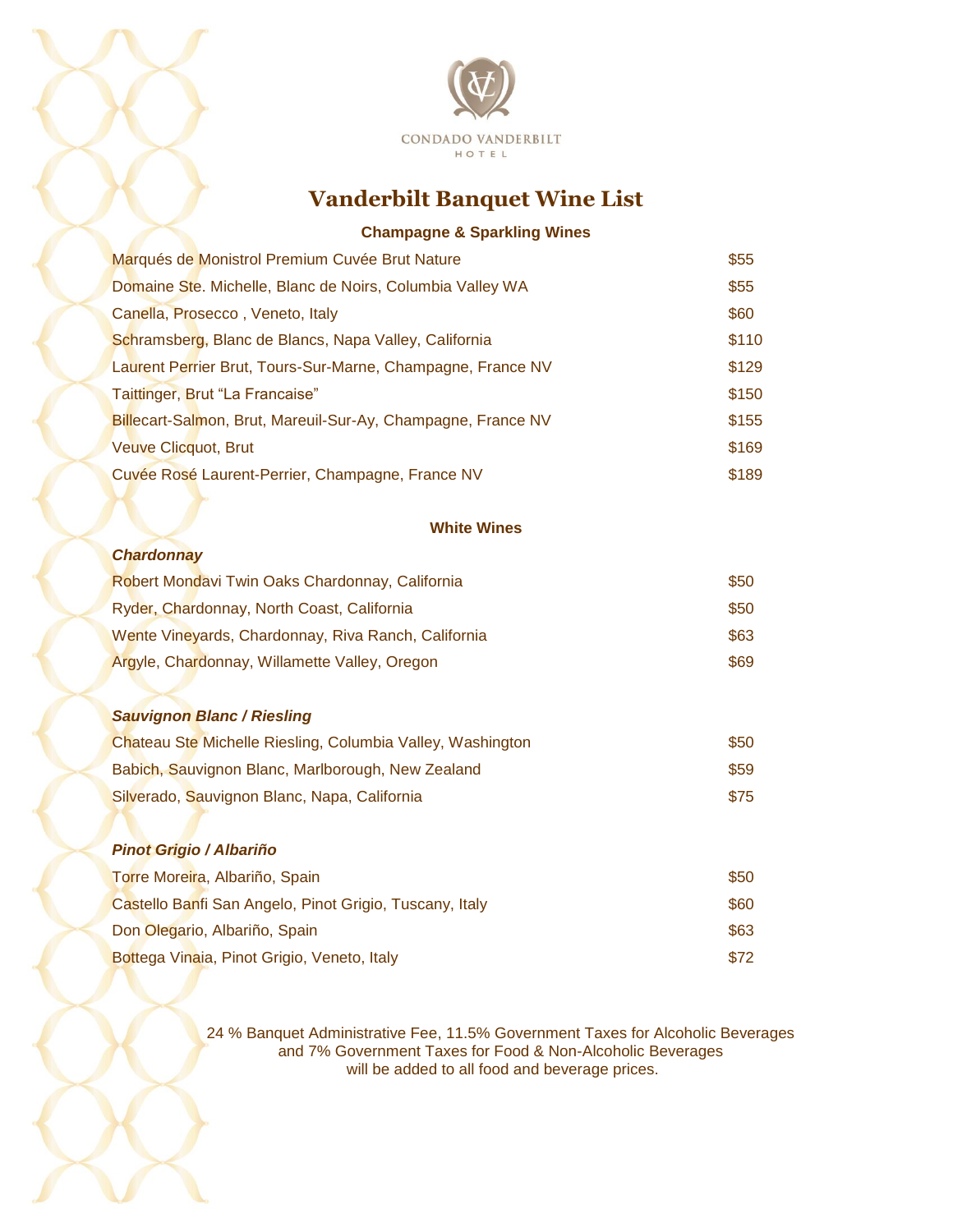

## **Red Wines**

| <b>Cabernet Sauvignon</b>                                                    |       |
|------------------------------------------------------------------------------|-------|
| Robert Mondavi Twin Oaks, Cabernet Sauvignon, California                     | \$50  |
| Ryder, Cabernet Sauvignon, North Coast, California                           | \$55  |
| Wente Vineyards, Cabernet Sauvignon, Charles Wetmore, California             | \$63  |
| Duckhorn "Decoy", Cabernet Sauvignon, Napa, California                       | \$86  |
|                                                                              |       |
| <b>Malbec</b>                                                                |       |
| Nieto, Reserva Malbec, Mendoza, Argentina                                    | \$50  |
| Doña Paula, Malbec, Luján de Cuyo, Mendoza, Argentina                        | \$55  |
| Achaval Ferrer, Malbec, Mendoza, Argentina                                   | \$66  |
|                                                                              |       |
| <b>Pinot Noir</b>                                                            |       |
| Sebastiani, Pinot Noir, Sonoma Valley, California                            | \$59  |
| Argyle, Pinot Noir, Willamette Valley, Oregon                                | \$83  |
| Joseph Phelps, Pinot Noir, "Freestone Vineyard", Sonoma Coast                | \$110 |
|                                                                              |       |
| <b>Merlot</b>                                                                |       |
| Sycamore Lane, Merlot, California                                            | \$50  |
| Josh Cellars Merlot, California                                              | \$55  |
|                                                                              |       |
| <b>Other Blend and Grapes</b>                                                |       |
| Clos de los Siete, Mendoza, Argentina (2008)                                 | \$63  |
| Duckhorn "Decoy", Blend, Napa, California                                    | \$75  |
|                                                                              |       |
| <b>Italian</b>                                                               |       |
| Rosso di Montalcino Castello Banfi, Tuscany, Italy                           | \$69  |
| Ruffino Riserva Ducale, Chianti Classico, Tuscany, Italy                     | \$104 |
|                                                                              |       |
| <b>Spain</b>                                                                 |       |
| Hito de Cepa 21, Ribera del Duero, Spain                                     | \$50  |
| Bodegas Hermanos Perez Pascuas Vina Pedrosa Crianza, Ribera del Duero, Spain | \$69  |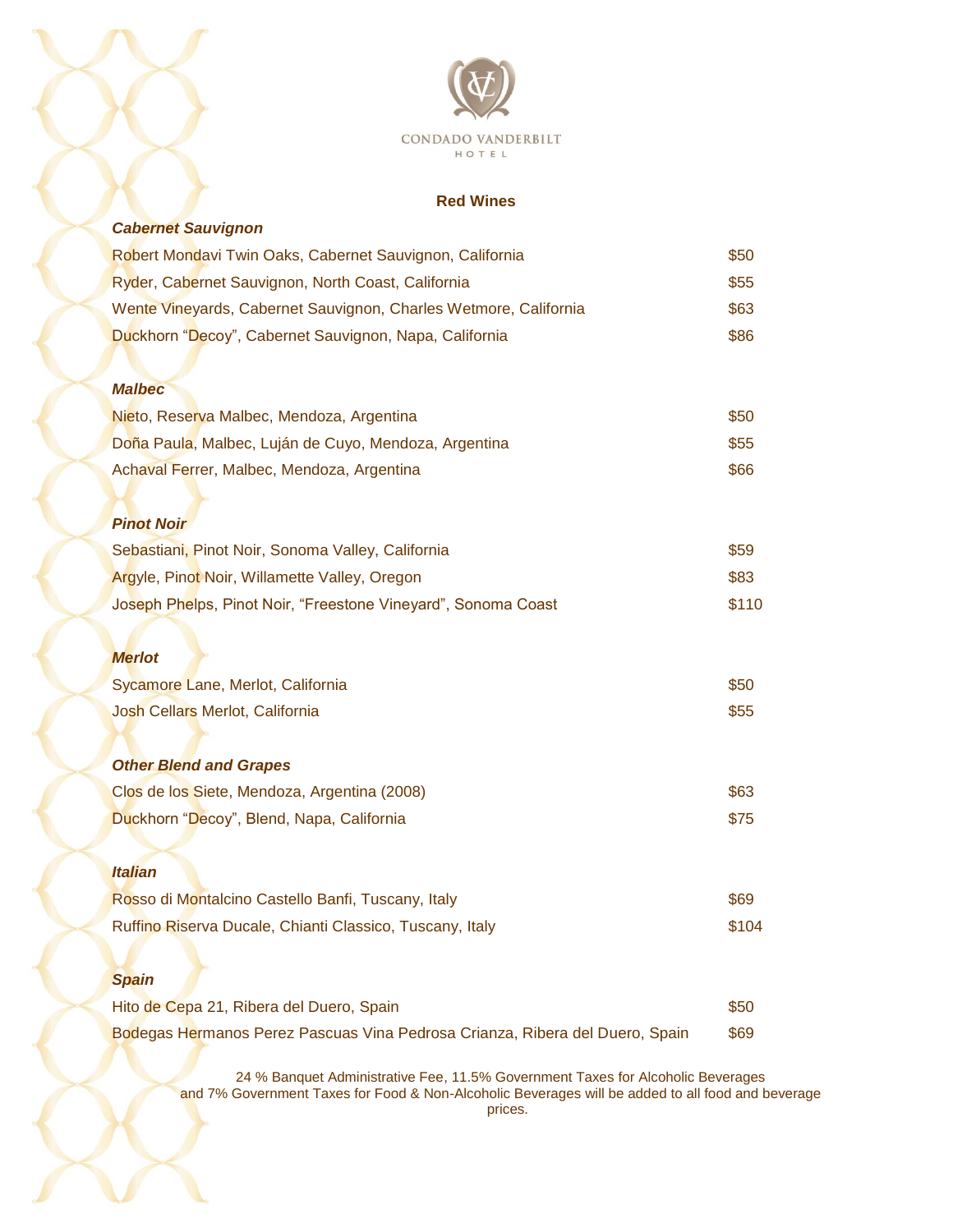

## **Hosted Bar – By the Bottle**

The bottle price includes three mixers per bottle, ice and glasses. Additional mixers and beer will be charged individually. Bars with a consumption of less than \$500 will be charged a labor fee of \$175 per bartender.

# **Vanderbilt Hard Liquor List**

*Bourbon*

| <b>Jim Beam</b>             |                | \$105 |
|-----------------------------|----------------|-------|
| <b>Wild Turkey</b>          |                | \$105 |
| <b>Jack Daniels</b>         |                | \$115 |
| Maker's Mark                |                | \$140 |
|                             | <b>Brandy</b>  |       |
| <b>Felipe II</b>            |                | \$95  |
| Gran Duque de Alba          |                | \$140 |
|                             | Cognac         |       |
| <b>Remy Martin V.S.O.P</b>  |                | \$145 |
| Courvoisier V.S.O. P        |                | \$169 |
|                             | <b>Cordial</b> |       |
| Kahlúa                      |                | \$95  |
| Passoa                      |                | \$95  |
| Sambucca Romana             |                | \$100 |
| <b>B&amp;B</b>              |                | \$110 |
| <b>Bailey's Irish Cream</b> |                | \$110 |
| Cointreau                   |                | \$125 |
| Frangelico                  |                | \$125 |
|                             | Gin            |       |
| <b>Beefeater</b>            |                | \$110 |
| <b>Tanqueray</b>            |                | \$115 |
| <b>Bombay Sapphire</b>      |                | \$125 |
| <b>Tanqueray 10</b>         |                | \$160 |
| <b>Hendrick's</b>           |                | \$160 |
|                             |                |       |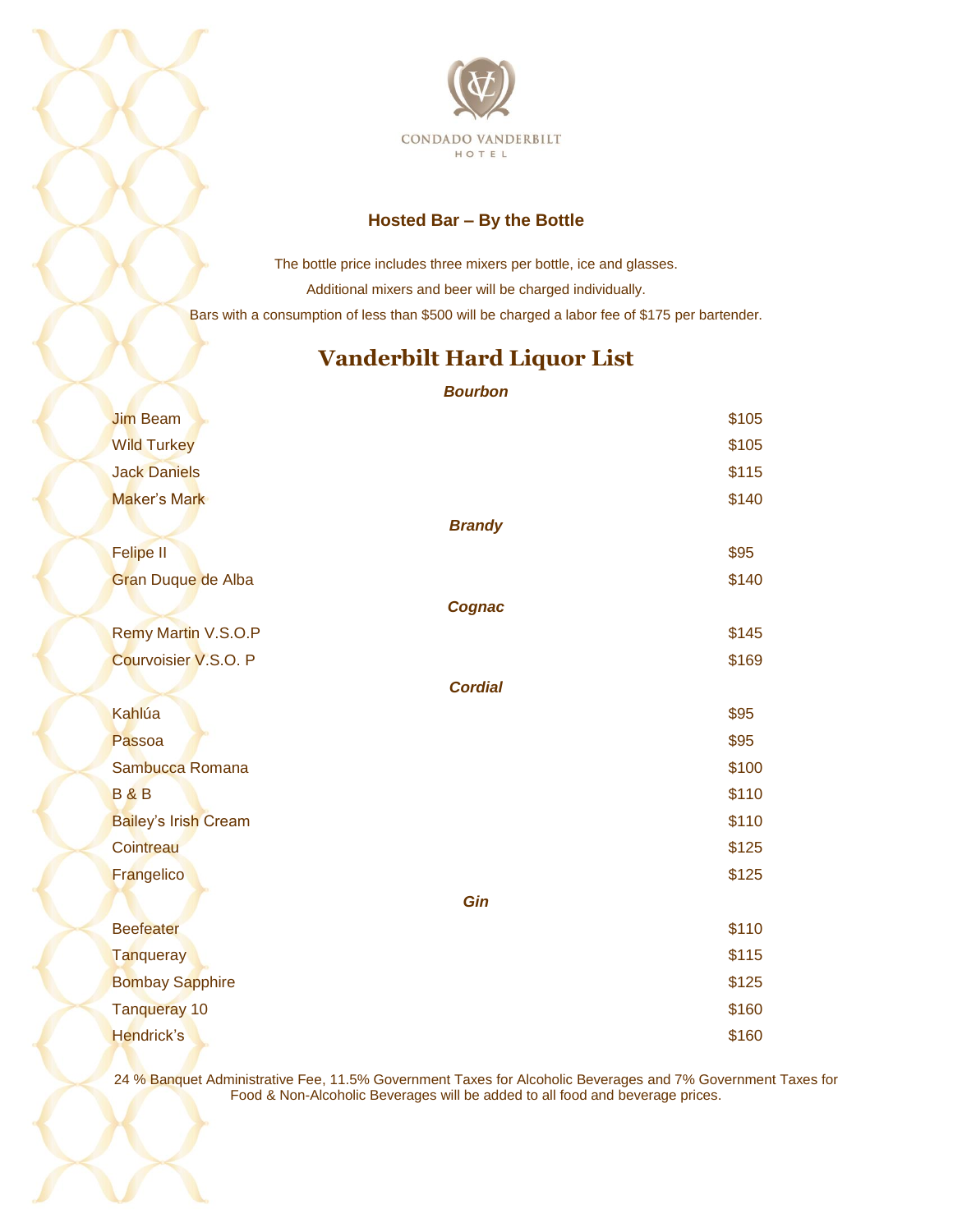

## *Rum*

| <b>Bacardi Silver</b>            | \$90          |
|----------------------------------|---------------|
| <b>Bacardi Limón</b>             | \$90          |
| <b>Captain Morgan</b>            | \$90          |
| <b>Bacardi Gold</b>              | \$90          |
| Don Q. Cristal                   | \$90          |
| Don Q Gold                       | \$90          |
| <b>Barrilito Tres Estrellas</b>  | \$105         |
| Don Q. Añejo                     | \$105         |
| 10 Cane                          | \$110         |
| Don Q. Grand Añejo               | \$180         |
| Zacapa 23                        | \$210         |
|                                  | <b>Scotch</b> |
| <b>Dewar's White Label</b>       | \$120         |
| <b>Chivas Regal</b>              | \$140         |
| <b>Pinch</b>                     | \$140         |
| Glenkinchie                      | \$145         |
| Johnnie Walker Black Label       | \$145         |
| Glenfiddich                      | \$145         |
| <b>Glenlivet</b>                 | \$145         |
| Macallan 12                      | \$220         |
| <b>Johnnie Walker Blue Label</b> | \$525         |
|                                  | <b>Vodka</b>  |
| Finlandia                        | \$110         |
| <b>Absolut</b>                   | \$110         |
| <b>Stolichnava</b>               | \$110         |
| <b>Tito's Handmade Vodka</b>     | \$120         |
| <b>Ketel One</b>                 | \$140         |
| <b>Grey Goose</b>                | \$145         |
| <b>Belvedere</b>                 | \$155         |
|                                  |               |